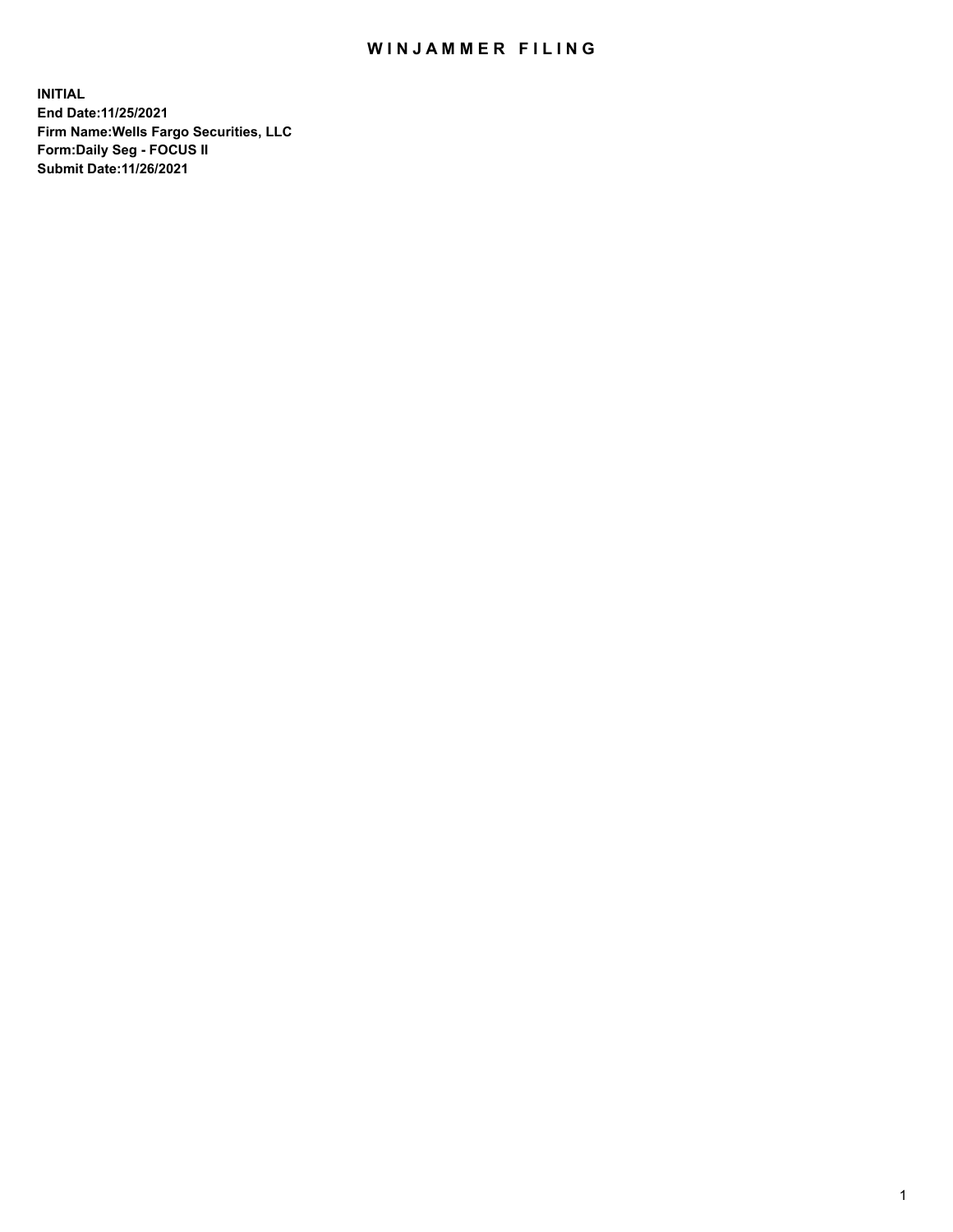**INITIAL End Date:11/25/2021 Firm Name:Wells Fargo Securities, LLC Form:Daily Seg - FOCUS II Submit Date:11/26/2021 Daily Segregation - Cover Page**

| Name of Company                                                                                                                                                                                                                                                                                                                | <b>Wells Fargo Securities LLC</b>                          |
|--------------------------------------------------------------------------------------------------------------------------------------------------------------------------------------------------------------------------------------------------------------------------------------------------------------------------------|------------------------------------------------------------|
| <b>Contact Name</b>                                                                                                                                                                                                                                                                                                            | <b>James Gnall</b>                                         |
| <b>Contact Phone Number</b>                                                                                                                                                                                                                                                                                                    | 917-699-6822                                               |
| <b>Contact Email Address</b>                                                                                                                                                                                                                                                                                                   | james.w.gnall@wellsfargo.com                               |
| FCM's Customer Segregated Funds Residual Interest Target (choose one):<br>a. Minimum dollar amount: ; or<br>b. Minimum percentage of customer segregated funds required:% ; or<br>c. Dollar amount range between: and; or<br>d. Percentage range of customer segregated funds required between:% and%.                         | 125,000,000<br><u>0</u><br>0 <sub>0</sub><br>00            |
| FCM's Customer Secured Amount Funds Residual Interest Target (choose one):<br>a. Minimum dollar amount: ; or<br>b. Minimum percentage of customer secured funds required:% ; or<br>c. Dollar amount range between: and; or<br>d. Percentage range of customer secured funds required between:% and%.                           | 35,000,000<br><u>0</u><br>0 <sub>0</sub><br>0 <sub>0</sub> |
| FCM's Cleared Swaps Customer Collateral Residual Interest Target (choose one):<br>a. Minimum dollar amount: ; or<br>b. Minimum percentage of cleared swaps customer collateral required:% ; or<br>c. Dollar amount range between: and; or<br>d. Percentage range of cleared swaps customer collateral required between:% and%. | 360,000,000<br><u>0</u><br>0 Q<br>00                       |

Attach supporting documents CH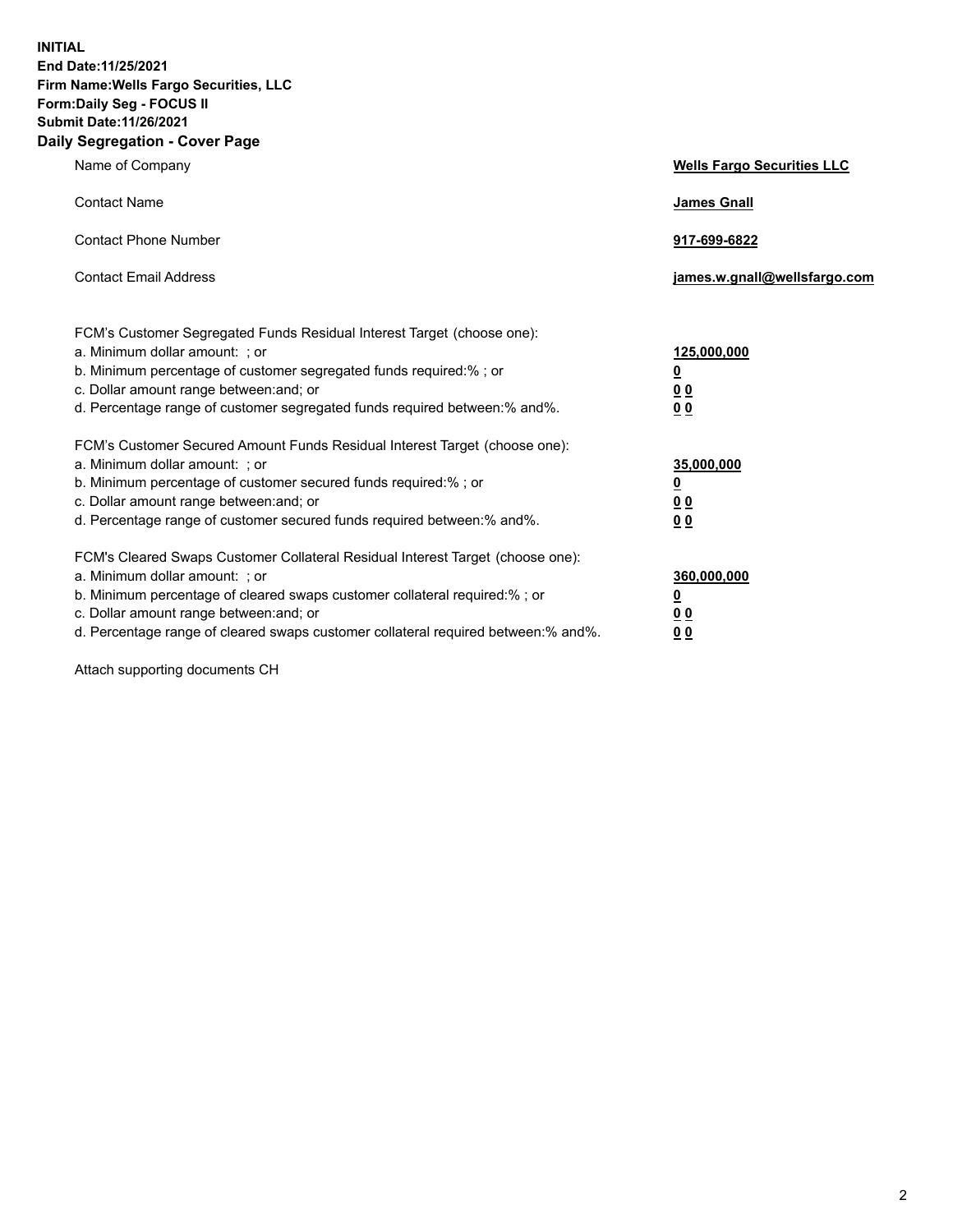**INITIAL End Date:11/25/2021 Firm Name:Wells Fargo Securities, LLC Form:Daily Seg - FOCUS II Submit Date:11/26/2021**

## **Daily Segregation - Secured Amounts**

|     | Foreign Futures and Foreign Options Secured Amounts                                         |                                |
|-----|---------------------------------------------------------------------------------------------|--------------------------------|
|     | Amount required to be set aside pursuant to law, rule or regulation of a foreign            | $0$ [7305]                     |
|     | government or a rule of a self-regulatory organization authorized thereunder                |                                |
| 1.  | Net ledger balance - Foreign Futures and Foreign Option Trading - All Customers             |                                |
|     | A. Cash                                                                                     | 180, 344, 348 [7315]           |
|     | B. Securities (at market)                                                                   | 186,801,745 [7317]             |
| 2.  | Net unrealized profit (loss) in open futures contracts traded on a foreign board of trade   | 161,509,846 [7325]             |
| 3.  | Exchange traded options                                                                     |                                |
|     | a. Market value of open option contracts purchased on a foreign board of trade              | $0$ [7335]                     |
|     | b. Market value of open contracts granted (sold) on a foreign board of trade                | $0$ [7337]                     |
| 4.  | Net equity (deficit) (add lines 1. 2. and 3.)                                               | 528,655,939 [7345]             |
| 5.  | Account liquidating to a deficit and account with a debit balances - gross amount           | 6,762,186 [7351]               |
|     | Less: amount offset by customer owned securities                                            | -6,761,413 [7352] 773 [7354]   |
| 6.  | Amount required to be set aside as the secured amount - Net Liquidating Equity              | 528,656,712 [7355]             |
|     | Method (add lines 4 and 5)                                                                  |                                |
| 7.  | Greater of amount required to be set aside pursuant to foreign jurisdiction (above) or line | 528,656,712 [7360]             |
|     | 6.                                                                                          |                                |
|     | FUNDS DEPOSITED IN SEPARATE REGULATION 30.7 ACCOUNTS                                        |                                |
| 1.  | Cash in banks                                                                               |                                |
|     | A. Banks located in the United States                                                       | 92,747,111 [7500]              |
|     | B. Other banks qualified under Regulation 30.7                                              | 108,717,664 [7520] 201,464,775 |
|     |                                                                                             | [7530]                         |
| 2.  | <b>Securities</b>                                                                           |                                |
|     | A. In safekeeping with banks located in the United States                                   | 119,987,346 [7540]             |
|     | B. In safekeeping with other banks qualified under Regulation 30.7                          | 0 [7560] 119,987,346 [7570]    |
| 3.  | Equities with registered futures commission merchants                                       |                                |
|     | A. Cash                                                                                     | -26,526,994 [7580]             |
|     | <b>B.</b> Securities                                                                        | 86,823,778 [7590]              |
|     | C. Unrealized gain (loss) on open futures contracts                                         | 70,971,329 [7600]              |
|     | D. Value of long option contracts                                                           | $0$ [7610]                     |
|     | E. Value of short option contracts                                                          | 0 [7615] 131,268,113 [7620]    |
| 4.  | Amounts held by clearing organizations of foreign boards of trade                           |                                |
|     | A. Cash                                                                                     | $0$ [7640]                     |
|     | <b>B.</b> Securities                                                                        | $0$ [7650]                     |
|     | C. Amount due to (from) clearing organization - daily variation                             | $0$ [7660]                     |
|     | D. Value of long option contracts                                                           | $0$ [7670]                     |
|     | E. Value of short option contracts                                                          | 0 [7675] 0 [7680]              |
| 5.  | Amounts held by members of foreign boards of trade                                          |                                |
|     | A. Cash                                                                                     | <u>-9,390,534</u> [7700]       |
|     | <b>B.</b> Securities                                                                        | 215,087,690 [7710]             |
|     | C. Unrealized gain (loss) on open futures contracts                                         | 37,687,512 [7720]              |
|     | D. Value of long option contracts                                                           | $0$ [7730]                     |
|     | E. Value of short option contracts                                                          | 0 [7735] 243,384,668 [7740]    |
| 6.  | Amounts with other depositories designated by a foreign board of trade                      | $0$ [7760]                     |
| 7.  | Segregated funds on hand                                                                    | $0$ [7765]                     |
| 8.  | Total funds in separate section 30.7 accounts                                               | 696,104,902 [7770]             |
| 9.  | Excess (deficiency) Set Aside for Secured Amount (subtract line 7 Secured Statement         | 167,448,190 [7380]             |
|     | Page 1 from Line 8)                                                                         |                                |
| 10. | Management Target Amount for Excess funds in separate section 30.7 accounts                 | 35,000,000 [7780]              |

11. Excess (deficiency) funds in separate 30.7 accounts over (under) Management Target **132,448,190** [7785]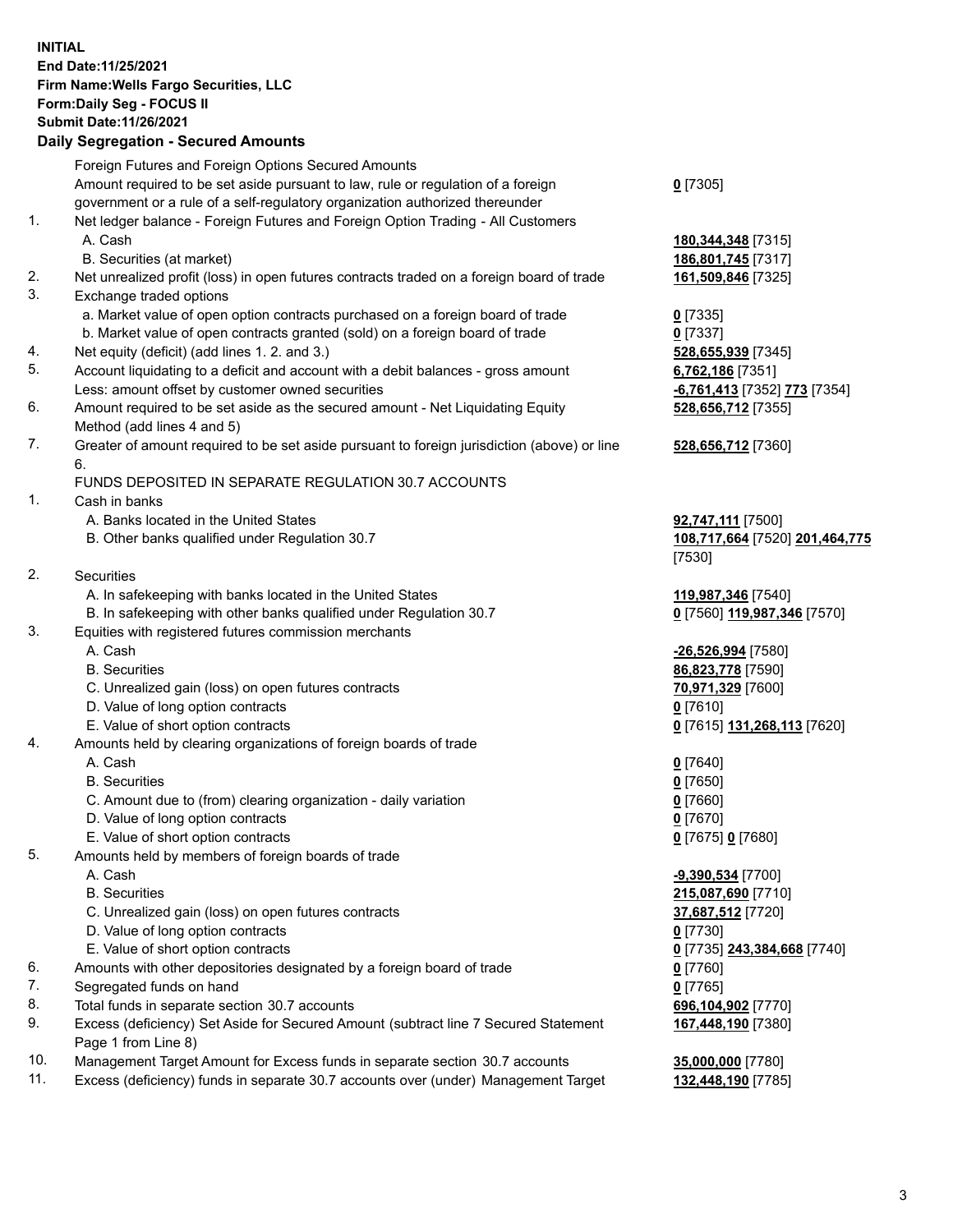**INITIAL End Date:11/25/2021 Firm Name:Wells Fargo Securities, LLC Form:Daily Seg - FOCUS II Submit Date:11/26/2021 Daily Segregation - Segregation Statement** SEGREGATION REQUIREMENTS(Section 4d(2) of the CEAct) 1. Net ledger balance A. Cash **3,325,171,165** [7010] B. Securities (at market) **1,828,080,754** [7020] 2. Net unrealized profit (loss) in open futures contracts traded on a contract market **235,173,220** [7030] 3. Exchange traded options A. Add market value of open option contracts purchased on a contract market **1,795,448,140** [7032] B. Deduct market value of open option contracts granted (sold) on a contract market **-1,815,297,730** [7033] 4. Net equity (deficit) (add lines 1, 2 and 3) **5,368,575,549** [7040] 5. Accounts liquidating to a deficit and accounts with debit balances - gross amount **61,701,974** [7045] Less: amount offset by customer securities **-61,683,586** [7047] **18,388** [7050] 6. Amount required to be segregated (add lines 4 and 5) **5,368,593,937** [7060] FUNDS IN SEGREGATED ACCOUNTS 7. Deposited in segregated funds bank accounts A. Cash **191,910,472** [7070] B. Securities representing investments of customers' funds (at market) **665,245,750** [7080] C. Securities held for particular customers or option customers in lieu of cash (at market) **81,191,502** [7090] 8. Margins on deposit with derivatives clearing organizations of contract markets A. Cash **2,873,774,451** [7100] B. Securities representing investments of customers' funds (at market) **299,017,673** [7110] C. Securities held for particular customers or option customers in lieu of cash (at market) **1,746,889,252** [7120] 9. Net settlement from (to) derivatives clearing organizations of contract markets **14,508,633** [7130] 10. Exchange traded options A. Value of open long option contracts **1,795,448,140** [7132] B. Value of open short option contracts **-1,815,297,730** [7133] 11. Net equities with other FCMs A. Net liquidating equity **0** [7140] B. Securities representing investments of customers' funds (at market) **0** [7160] C. Securities held for particular customers or option customers in lieu of cash (at market) **0** [7170] 12. Segregated funds on hand **0** [7150]

- 13. Total amount in segregation (add lines 7 through 12) **5,852,688,143** [7180]
- 14. Excess (deficiency) funds in segregation (subtract line 6 from line 13) **484,094,206** [7190]
- 15. Management Target Amount for Excess funds in segregation **125,000,000** [7194]
- 16. Excess (deficiency) funds in segregation over (under) Management Target Amount Excess

**359,094,206** [7198]